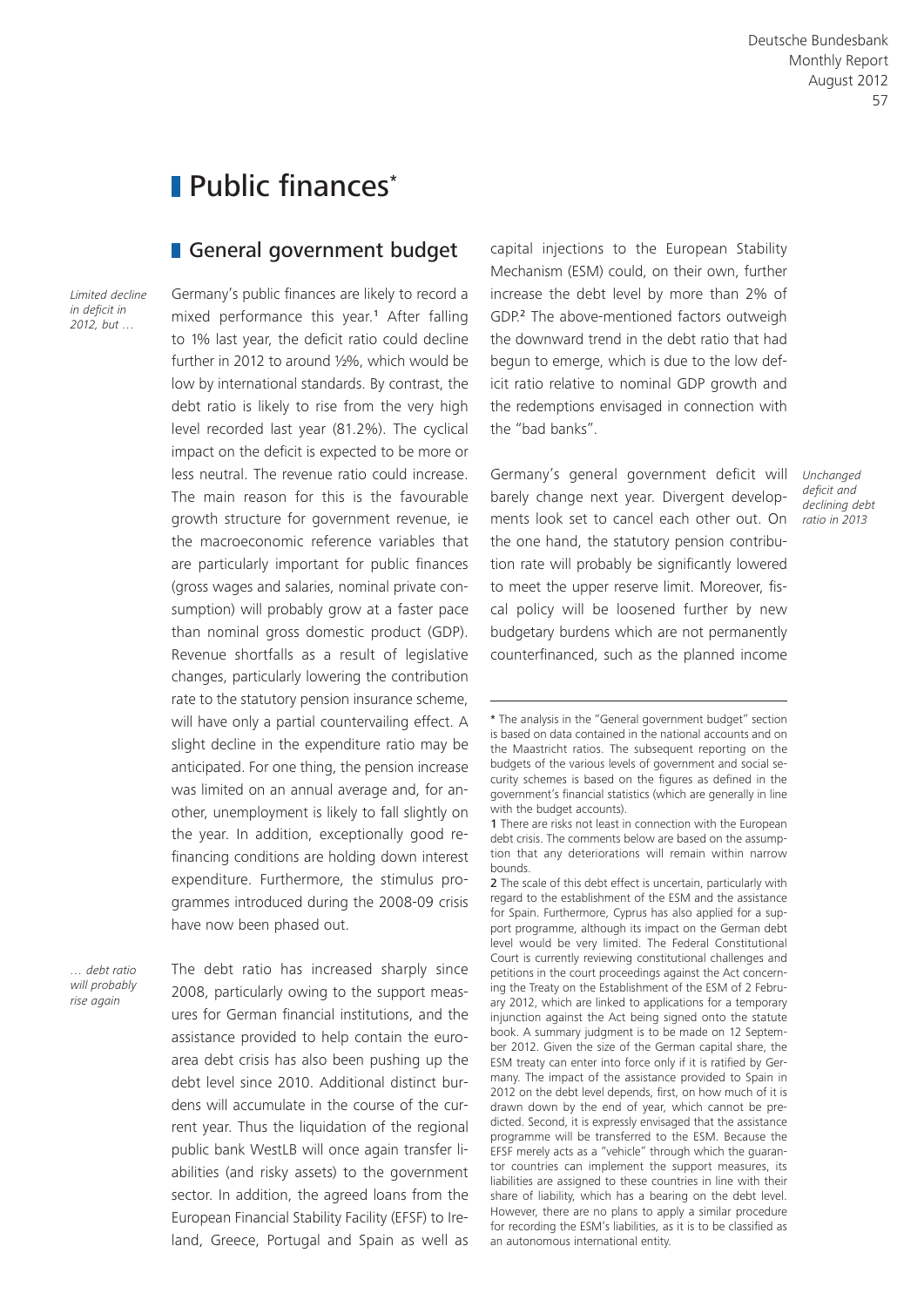tax cuts or the introduction of a childcare supplement. On the other hand, the continued muted growth in social and interest expenditure is likely to relieve the budget. The debt ratio, by contrast, could start to dip, as described above, if, over and above the aforementioned measures, no additional measures which push up the debt level are taken to provide support for German financial institutions or to contain the European debt crisis.

*Excessive deficit procedure against Germany closed, compliance with medium-term objective in 2012 recommended*

As the deficit ratio was significantly below the 3% threshold in 2011, in June the Council of the European Union decided to close the excessive deficit procedure against Germany, which had been initiated at the end of 2009. This and the now historically low general government deficit are welcome developments. With regards to the European fiscal targets, in the context of country-specific recommendations under the EU semester, Germany was particularly called upon to achieve the "mediumterm budgetary objective" of a structural deficit ratio of at most 0.5% of GDP in 2012.<sup>3</sup>

*Further deficits despite favourable macroeconomic setting*

The macroeconomic setting for Germany's public finances is currently very favourable on the whole. Nevertheless, many state and local governments are still running deficits, some of them sizeable. This is partly masked by high but temporary surpluses in the social security funds. The very high debt ratio, which has risen almost without interruption since the 1970s, reflects past failures to consolidate public finances. In view of the foreseeable future budget burdens stemming from demographic developments, and the substantial risks to public finances – not least as a result of the debt  $crisis<sup>4</sup> - policy makers should make use of the$ current favourable conditions in order to resolutely consolidate. Overall, loosening fiscal policy through new budgetary burdens which are not counterfinanced on a sustainable basis therefore appears inappropriate. Moreover, international calls for *inter alia* Germany to switch to an expansionary fiscal policy are thus problematic. Confidence in German public finances is a key anchor of stability in the current crisis, but it cannot be taken for granted. Furthermore, a more expansionary budgetary policy in Germany is in any case likely to generate very little direct economic impetus for the peripheral countries.

All in all, an ambitious fiscal policy stance is desirable. The automatic stabilisers will cushion the impact of any risks that might materialise. The aim should be to swiftly comply with the permanent consolidation requirements enshrined in the national debt brakes for central and state government. Furthermore, appreciable and binding safety margins below the national borrowing limits should be introduced as a general principle. Given the high estimation uncertainty regarding the state and development of structural budgets, such buffers that can absorb the impact of negative shocks are a key condition for being able to pursue a stable, target-oriented fiscal policy. This would allow the debt ratio to be rapidly lowered, which would yield an extra benefit in view of its current very high level.

# Budgetary development of central, state and local government

### Tax revenue

Tax revenue<sup>5</sup> was up by 3% on the year in the second quarter (see chart and table on pages 61 and 62). The pace of growth was thus somewhat weaker than in the first quarter, although this was probably partly due to temporary special factors affecting profit-related taxes. Revenue from income-related taxes went up by 4%. Wage tax receipts once again recorded

*Weaker rise in tax revenue in Q2*

*Ambitious fiscal policy desirable*

<sup>3</sup> See Council of the European Union, Council recommendation on the National Reform Programme 2012 of Germany and delivering a Council opinion on the Stability Programme of Germany, 2012-2016, Brussels, 10 July 2012. 4 For more information on the European Council's and the Euro Area Summit's statements of 28 and 29 June 2012 on the stabilisation of the euro area, see the box on pp 59-61. 5 Including EU shares in German tax revenue but excluding receipts from local government taxes, which are not yet known for the quarter under review.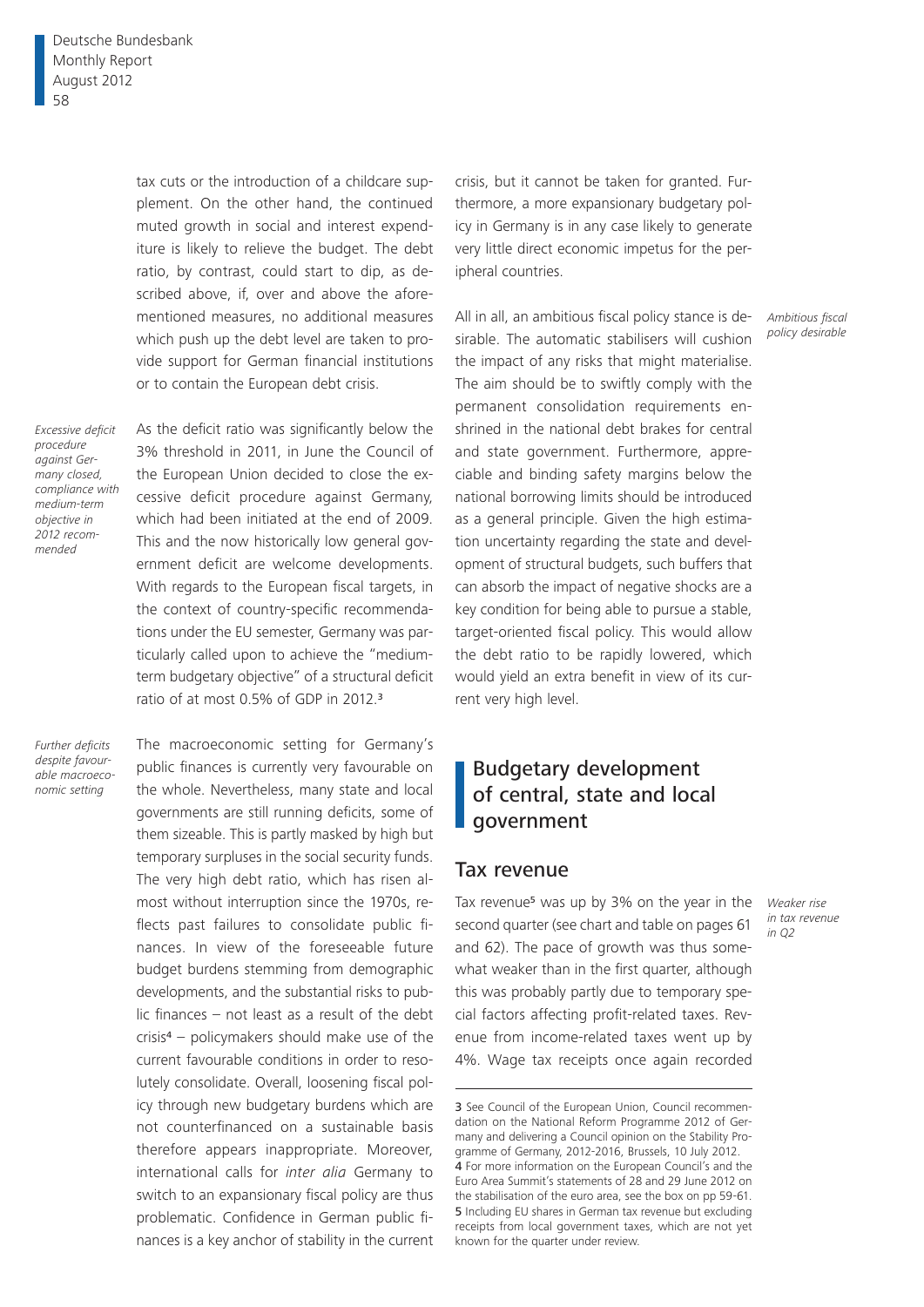# The European Council and Euro Area Summit statements of 28 and 29 June 2012 regarding the stabilisation of the euro area

On 29 June 2012, the European Council reached its conclusions on the future structure of the EMU's institutional framework. These include a general agreement to develop – by the end of 2012 – possibilities for closer cooperation in fiscal and economic policy and to strengthen the democratic legitimacy of such cooperation. In the Euro Area Summit statement, the heads of state or government of the euro-area countries called, in particular, for the establishment of a single supervisory mechanism for financial institutions, involving the ECB. It is emphasised that this would be a necessary condition for permitting the planned European Stability Mechanism (ESM)<sup>1</sup> to provide financial assistance not just to governments but also directly to banks. The European Commission intends to present legislative proposals on a single European supervisory mechanism shortly. The statement further affirms that the European Financial Stability Facility (EFSF) and the ESM will use their instruments in a flexible and efficient manner in order to stabilise the markets for countries that are respecting their commitments under the various European procedures (including rules laid down in the Stability and Growth Pact and the Macroeconomic Imbalance Procedure). In future, the ECB is to be more involved in conducting EFSF/ESM market operations. Furthermore, the statement stresses that the financial support to be provided to Spain by the EFSF for recapitalisation of its banking system will not gain seniority status after its pending transfer to the ESM (as envisaged for such transfers in preamble 13 of the ESM Treaty). Finally, the European Council has decided on a "Compact for Growth and Jobs" to allow, for instance, the lending capacities of

the European Investment Bank (EIB) to be extended and the Structural Fund resources from the EU budget to be used to promote economic growth more broadly.

#### Single supervisory mechanism for banks

A more centralised system of banking supervision can essentially help to better factor in cross-border effects arising, for example, from banking groups that operate in several countries, and may facilitate the uniform implementation of harmonised regulations without taking national interests into account. A standardised EU-wide approach would be desirable in principle, potentially with an opt-out for non-euro-area member states. In the long term, all banks should be covered by the new single supervisory mechanism so as to prevent regulatory arbitrage. However, giving the ECB extensive responsibilities in banking supervision entails the risk of coming into conflict with the primary objective of monetary policy, namely to safeguard price stability. Moreover, the decisions of a supranational banking supervisor, which may be farreaching in some cases and could ultimately also affect national fiscal policy, basically require democratic legitimacy and control. This holds true regardless of the institution responsible.

<sup>1</sup> The ESM Treaty will enter into force only when countries representing 90% of the capital commitments have ratified it. This will not be achieved without Germany, where ratification of the Treaty has been suspended until the Federal Constitutional Court (Bundesverfassungsgericht) announces its summary judgment on the constitutionality of the legislation to ratify the ESM Treaty and of the ESM Financing Act (ESM-Finanzierungsgesetz) on 12 September 2012.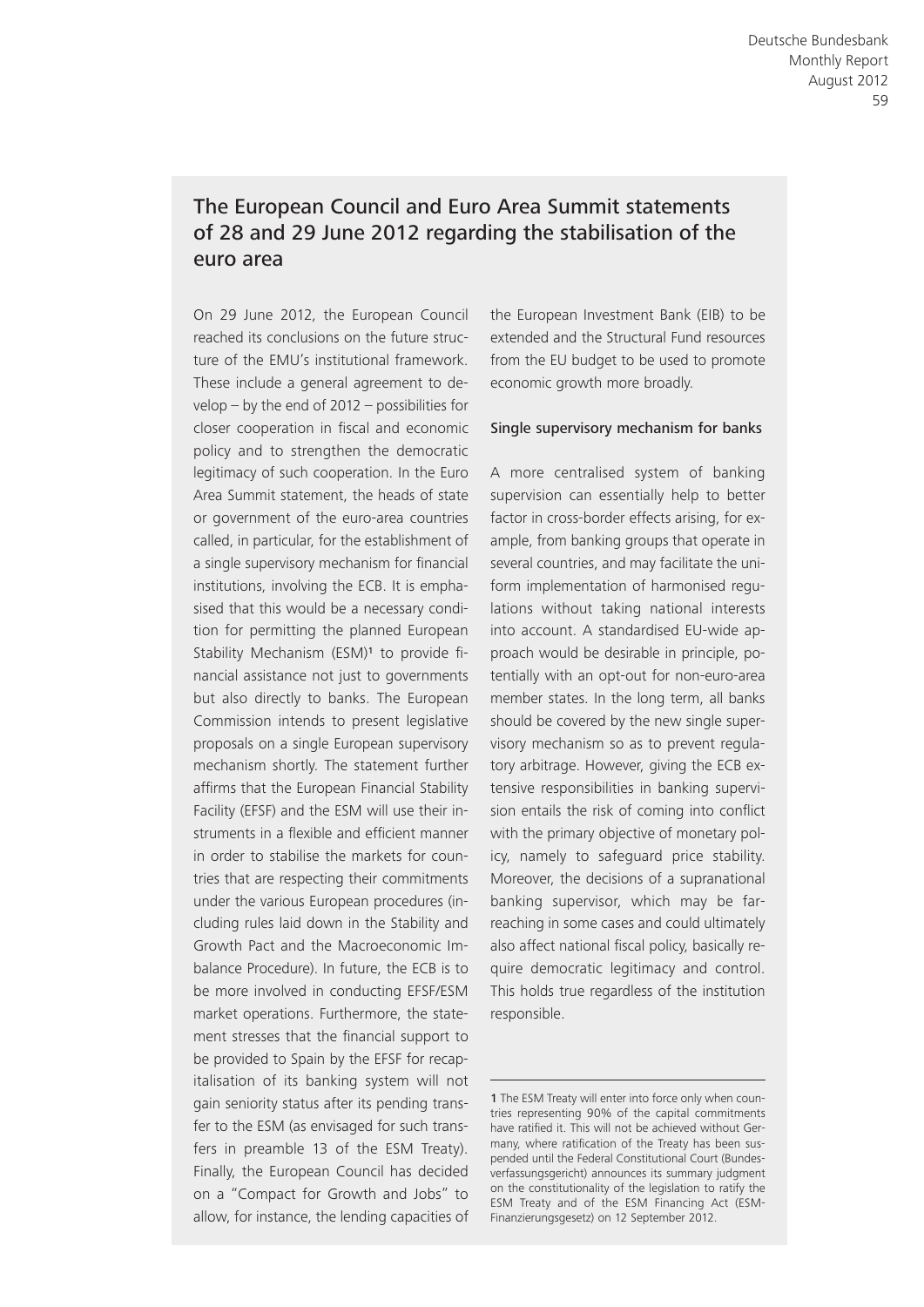Using the ESM to recapitalise banks directly can reduce the interdependencies between the creditworthiness of banks and sovereign states, as is essentially desired. However, this simultaneously leads to risks being redistributed among the member states. To maintain a balance between liability and control, this would necessitate – depending on the specific structure chosen  $-$  the introduction of adequate powers of intervention in fiscal and economic policy, as well as their rigorous execution. It would therefore make sense for the EMU countries to assume joint liability (via the ESM) only for those risks which arise after the single supervisory mechanism has been set up. Nevertheless, shared responsibility for banking supervision should not entail granting insolvent banks financial support on a permanent basis, not least to limit the risks for the taxpayers in the member states. Instead, such banks should be promptly restructured, possibly recapitalised and/or liquidated in an orderly manner.

The interconnections between banks and governments will not be completely severed by introducing joint liability for distressed banks. In order to limit the risks to financial institutions arising from high levels of public sector debt, the framework for banking supervision and regulation also needs to be adjusted in terms of its treatment of government bonds. For example, capital requirement ratios could be laid down commensurate with risk or large exposures could be limited accordingly. This would more heavily restrict banks' exposure to individual governments. It would be essential – especially if individual countries are facing difficult financing conditions  $-$  to ensure that the interconnections between banks and governments do not increase excessively, thereby transferring substantial sovereign solvency risks to other member states by the back door of granting financial

support to the banking sector. A single European supervisory mechanism could constitute an important step towards a more stable institutional framework for the single market. However, it would not be an appropriate solution  $-$  at least in the short and medium term  $-$  to the current European sovereign debt and banking crisis.

#### Financial assistance programme requirements

Interest rate premiums on emergency loans as well as strict economic and fiscal policy conditions are key to ensuring that a country receiving financial assistance still has an incentive to correct undesirable developments quickly and to regain access to the capital markets without delay. From this perspective, the tendency to water down conditionality is a matter for concern  $-$  say by basically making the financial assistance provided under an EFSF/ESM programme subject only to the rules that have to be adhered to anyway under the upstream fiscal and macroeconomic correction mechanisms.

#### Secondary market purchases

The reference in the Euro Area Summit statement to the ECB's agreeing "to serve as an agent to EFSF/ESM in conducting market operations in an effective and efficient manner" indicates the ECB's involvement as a service provider. On 2 August 2012, the ECB Governing Council then announced that it would buy government bonds on the secondary market in conjunction with the EFSF and ESM programmes on a potentially sizeable scale. Secondary market bond purchases are also possible within the framework of EFSF and ESM programmes themselves. Outright purchases by the Eurosystem might massively expand the volume of funds provided under assis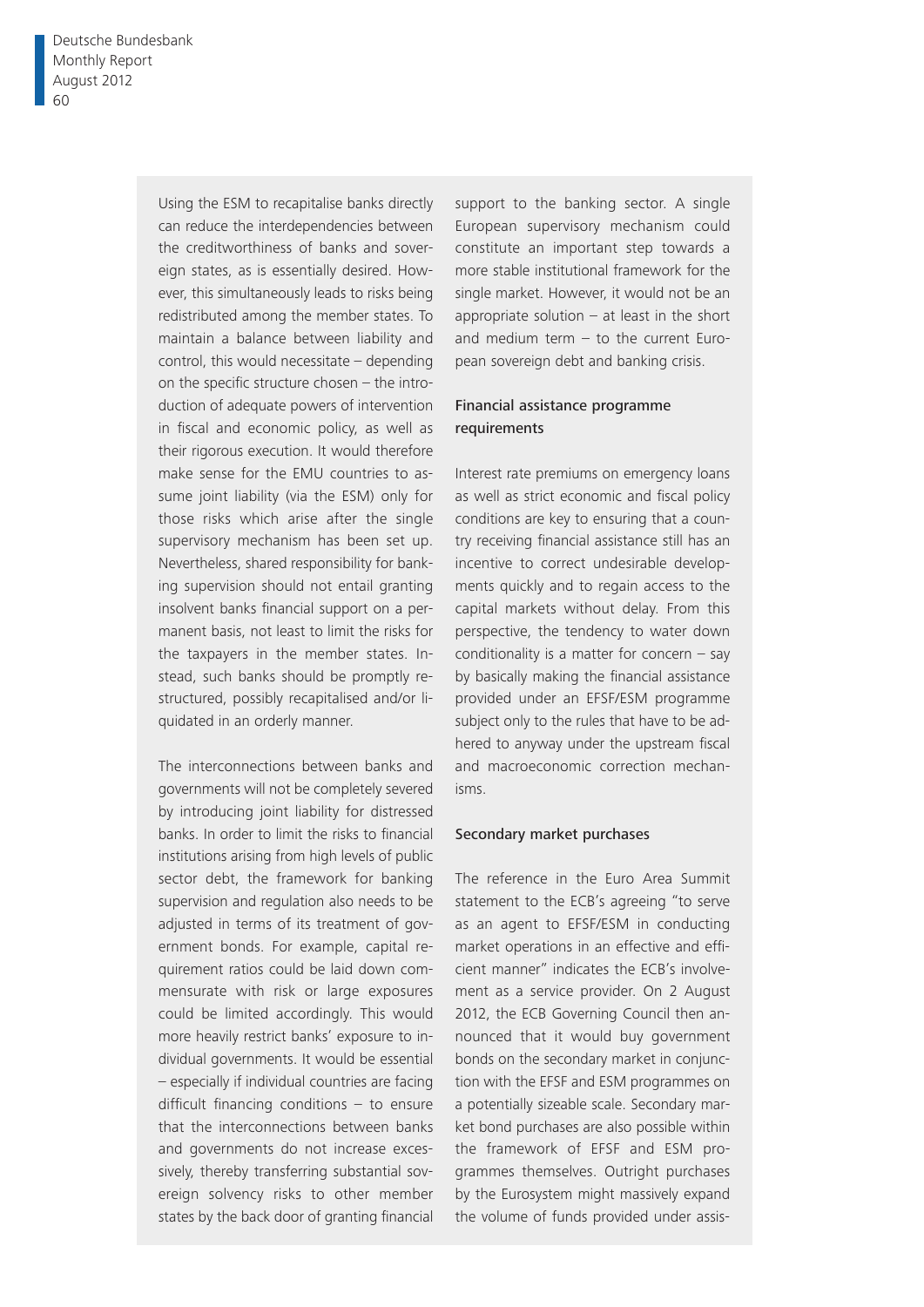tance programmes. Risks to taxpayers arising from EFSF and ESM secondary market purchases are essentially not much different from risks arising from Eurosystem purchases (see also the comments concerning the ECB Governing Council's decisions on pages 22 and 26).

#### Compact for Growth and Jobs

In the Compact for Growth and Jobs, the EU governments affirm their commitment to the European single market. This initiative is to be welcomed, as structural reforms in member states, the further dismantling of barriers to competition at EU level and the reduction of excessive bureaucratic procedures can boost potential growth in the EU. Furthermore, the EIB's lending capacity is to be strengthened by €60 billion by increasing its paid-in capital by €10 billion (of which Germany accounts for €1.6 billion).

significant growth, which mainly reflects the positive pay and employment trends. Receipts from profit-related taxes increased by 1% overall. Revenue from corporation tax and assessed income tax continued to expand dynamically, although this development was more or less cancelled out by a decline in receipts from nonassessed taxes on earnings. However, this decrease appears to be linked to a change in the procedure for deducting withholding tax on dividends, which has resulted in delays in incoming payments. Revenue from consumptionrelated taxes went up by just over ½%. Although receipts from turnover tax grew at a somewhat weaker pace than their macroeconomic reference variables, significant intra-year fluctuations in turnover tax revenue<sup>6</sup> are perfectly normal.

To generate the desired additional macroeconomic stimuli, free-rider absorption effects should be minimised. Furthermore, the EIB is requested to launch "project bonds" which, as a supplement to private funds, are to help kick-start additional infrastructure projects worth €4½ billion. It is important in this connection to ensure that governments have sufficient administrative capacities to select and control the projects. Overall, care must be taken to ensure that such new subsidisation instruments do not mask the level of national government debt or evade the EU budget prohibition on debt-financing. Finally, Structural Fund resources are to be reallocated to combating youth unemployment and subsidising small and medium-sized enterprises. In this case, too, much effort will need to be directed at ensuring that public resources are used efficiently – not least in the light of past experience.

According to the official tax estimate from May, tax receipts for 2012 as a whole are expected to rise by 4% (including local government *whole* taxes). This growth reflects above all the anticipated positive developments in the macroeco-





**\*** Including EU shares in German tax revenue, excluding receipts from local government taxes. Deutsche Bundesbank

<sup>6</sup> Fluctuations in revenue may stem in particular from the at times large refunds or back payments that are due in cases where advance payments made during the course of the year deviate from the final amount of tax payable.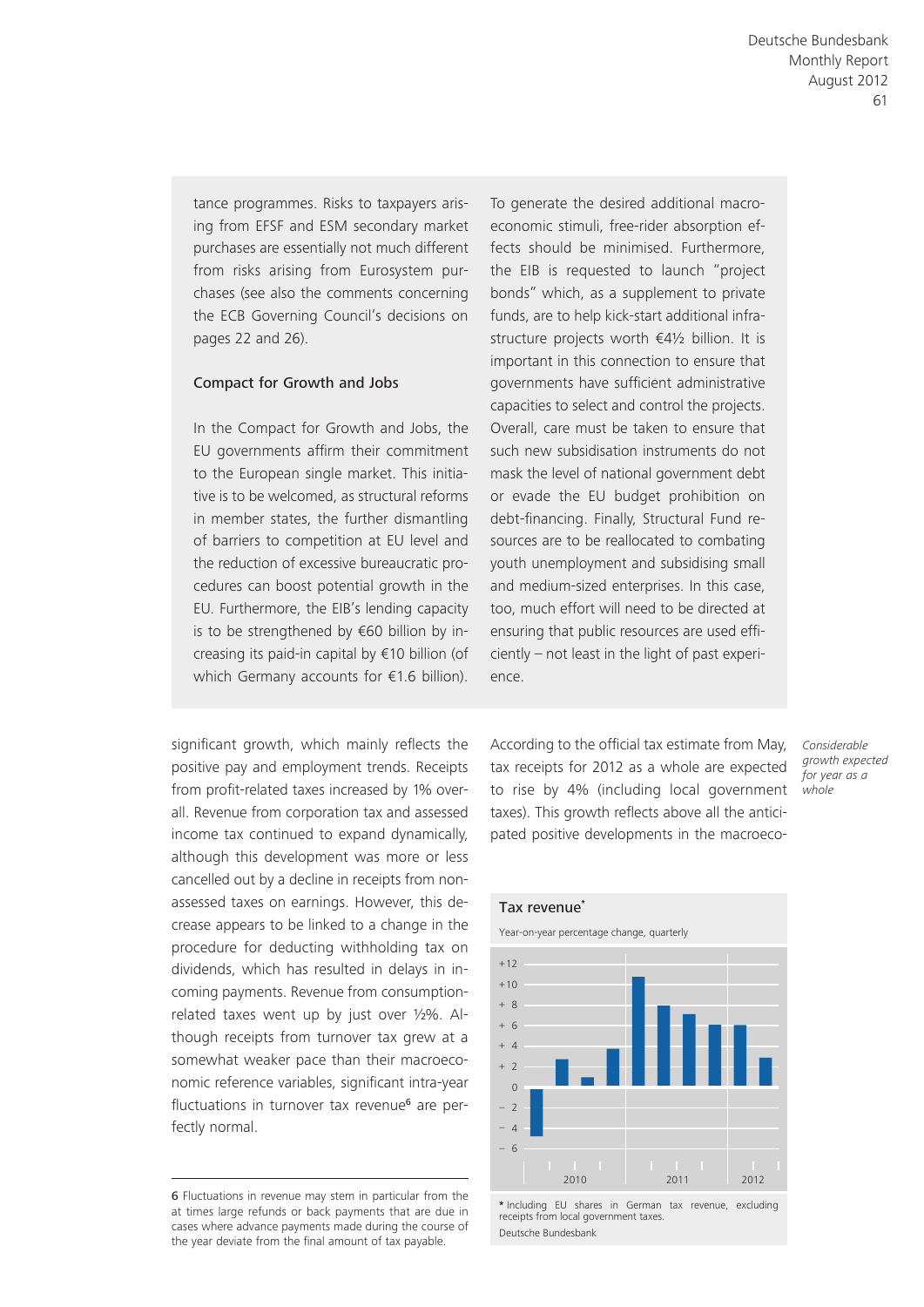#### Tax revenue

|                                      | H1                 |       |                    |                     | Estimate     | Q2                             |       |                     |         |
|--------------------------------------|--------------------|-------|--------------------|---------------------|--------------|--------------------------------|-------|---------------------|---------|
|                                      | 2011               | 2012  |                    |                     |              | for<br>20121,2<br>2012<br>2011 |       |                     |         |
|                                      |                    |       |                    | Year-on-year change |              |                                |       | Year-on-year change |         |
| Type of tax                          | $\epsilon$ billion |       | $\epsilon$ billion | as %                | as $%$       | $\epsilon$ billion             |       | $\epsilon$ billion  | as $%$  |
| Tax revenue, total <sup>2</sup>      | 256.9              | 268.2 | $+11.4$            | $+ 4.4$             | $+ 4.0$      | 133.7                          | 137.6 | $+3.9$              | $+2.9$  |
| of which                             |                    |       |                    |                     |              |                                |       |                     |         |
| Wage tax                             | 66.6               | 70.3  | $+ 3.6$            | $+ 5.5$             | $+ 5.5$      | 34.1                           | 36.1  | $+2.0$              | $+ 5.9$ |
| Profit-related taxes <sup>3</sup>    | 41.3               | 46.1  | $+ 4.8$            | $+11.7$             | $+ 6.6$      | 23.5                           | 23.7  | $+0.2$              | $+ 0.9$ |
| Assessed income tax                  | 16.1               | 18.5  | $+2.3$             | $+14.5$             | $+ 8.5$      | 9.4                            | 10.0  | $+0.6$              | $+ 6.9$ |
| Corporation tax<br>Investment income | 6.7                | 10.5  | $+ 3.8$            | $+56.2$             | $+17.1$      | 4.2                            | 5.0   | $+0.8$              | $+18.5$ |
| tax <sup>4</sup>                     | 18.5               | 17.2  | $-1.3$             | $-7.0$              | $-1.9$       | 9.9                            | 8.7   | $-1.2$              | $-12.3$ |
| Turnover taxes <sup>5</sup>          | 93.5               | 95.6  | $+ 2.1$            | $+ 2.2$             | $+3.3$       | 46.1                           | 46.6  | $+0.5$              | $+ 1.1$ |
| Energy tax                           | 14.5               | 14.1  | $-0.3$             | $-2.4$              | 0.2<br>$ \,$ | 10.0                           | 9.7   | $-0.3$              | $-2.9$  |
| Tobacco tax                          | 6.2                | 5.9   | $-0.3$             | $-5.5$              | $-1.5$       | 3.3                            | 3.5   | $+0.3$              | $+ 7.6$ |

1 According to official tax estimate of May 2012. 2 Including EU shares in German tax revenue, but excluding receipts from local government taxes. 3 Employee refunds, homebuyers' grant and investment grant deducted from revenue. 4 Withholding tax on interest income and capital gains, non-assessed taxes on earnings. 5 Turnover tax and import turnover tax. Deutsche Bundesbank

nomic reference variables. Fiscal drag7 and legislative changes (particularly the expiry of the homebuyers' grant and more generous depreciation allowances) are also likely to produce additional revenue on balance.

### Central government budget

*Marked rise in surplus in Q2*

In the second quarter, at €6 billion, central government's budget surplus was €2½ billion higher than one year previously. Revenue rose by 2% (€1½ billion). Growth in tax revenue (1%, or €½ billion) was dampened by higher transfers of €1 billion to the EU budget. Expenditure fell by 2% (-€1½ billion). In particular, relief was provided by the €1 billion decline in interest expenditure, primarily owing to discounts when issuing new securities. Transfers to the social security funds were also €1 billion down on the year. This was mainly due to the Federal Employment Agency's lower liquidity requirements and the planned reduction in

payments to the health insurance fund. Furthermore, spending in connection with longterm unemployment fell by €½ billion in the light of the buoyant labour market.

In June, a supplementary budget for 2012 was passed in connection with having to fund the first contributions to the ESM in the amount of €8½ billion. The net borrowing appropriation was reduced by €2½ billion to €32.1 billion compared with the draft supplementary budget. This reduction more or less corresponds to the additional revenue expected in the May tax estimate.<sup>8</sup>

*Supplementary budget despite relief …*

<sup>7</sup> In this context, this term denotes the balance of the revenue effects stemming from the progressive structure of the income tax schedule (positive) and the fact that specific excise duties are largely inelastic to price changes (negative).

<sup>8</sup> Additional relief, such as the further reduction in interest expenditure, has been cancelled out in particular by the marked wage increases for central government employees that have come into effect in the meantime.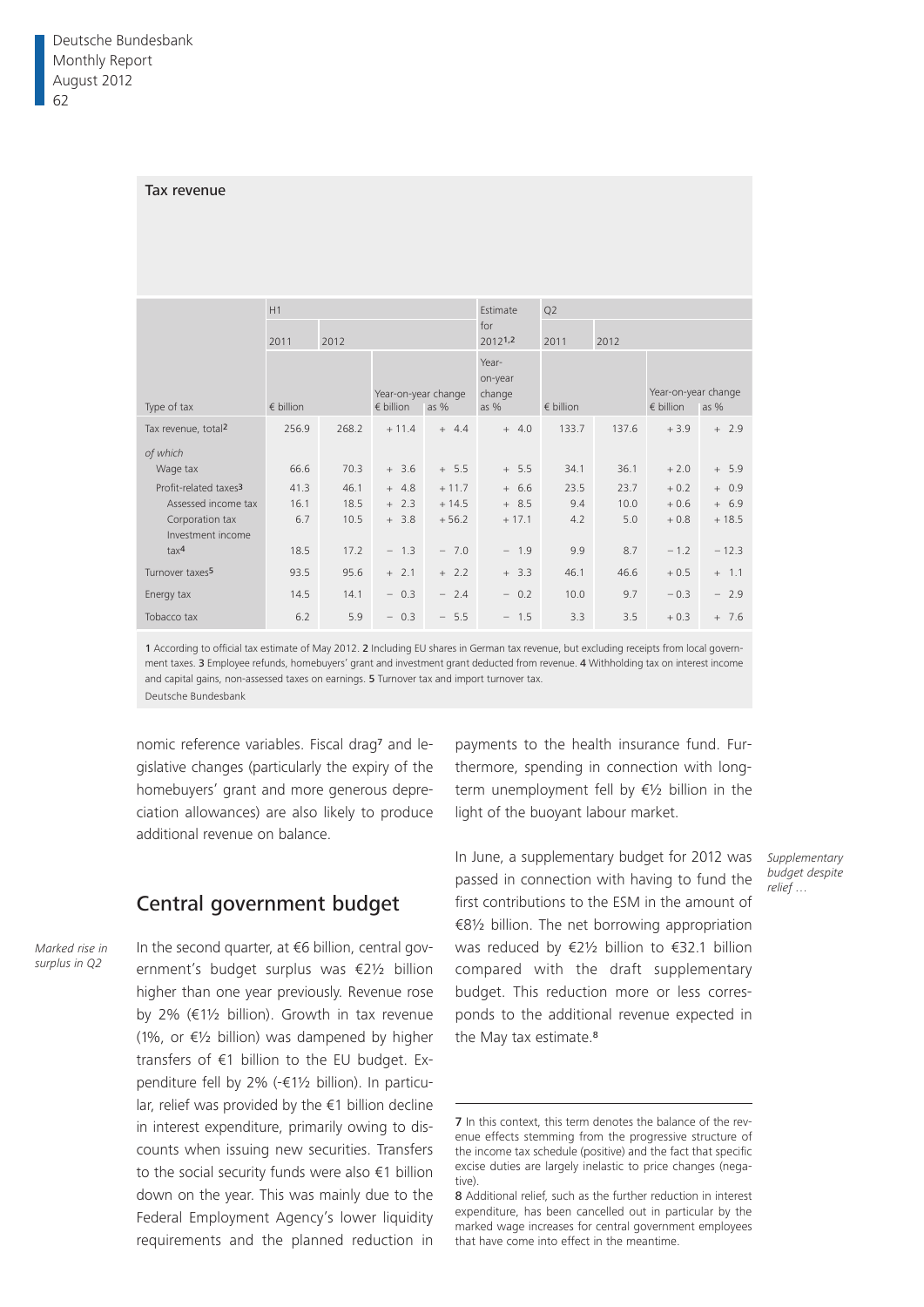*… alongside structural deficit increase compared with 2011, …*

Despite the high level of employment and a fairly normal level of capacity utilisation, the German government anticipates a marked cyclical burden on the central government budget in 2012. This amounts to €4 billion according to the new estimate of potential output in the government's spring forecast. With net borrowing due to financial transactions<sup>9</sup> amounting to €5 billion, primarily owing to the ESM contributions, structural borrowing totals €23 billion. This is quite a sharp rise compared with the current reference figure for 2011 of €19 billion (for more information on the method of calculating the structural deficits, see the box on pages 64 and 65).

*… but lowerthan-estimated deficit plausible* The higher structural deficit projected in the June supplementary budget is partly due to a departure from the original consolidation path decided in the summer of 2010. However, it also reflects the fact that some of the appropriations are cautious from today's perspective. As in previous years, it seems likely that above all interest expenditure and labour-marketrelated burdens could remain below budget estimates. The fact that in mid-2012 central government's total deficit was €4 billion down on the year also indicates that, in the absence of unexpected burdens, a markedly better-thanexpected result will probably be recorded once again. On the basis of the above calculation, a further reduction in the structural deficit therefore seems possible.

*Benchmark figures for 2013 budget plan not fully binding*

In accordance with the top-down procedure for drawing up budgets, which was introduced in 2011, central government's 2013 draft federal budget from the end of June is based on the benchmark figures approved by the Federal Cabinet in March. In the draft, the budgeted amount for new borrowing was reduced by €1 billion to €18.8 billion. Extra tax revenue of €3½ billion and lower debt servicing costs were counterbalanced in particular by a €4½ billion higher capital transfer to the ESM. However, personnel expenditure estimates were also adjusted for the impact of the recent pay increases. The new budget procedure could be



made more binding if any deficit-increasing measures or extraordinary effects that are adopted after the benchmark figures are agreed, and which are not exempted as being attributable to a higher cyclical burden or to an acquisition of financial assets with recoverable value, were to be mandatorily offset by savings.

Compared with the target figure in the 2012 supplementary budget, the draft budget for 2013 envisages a significant reduction in net borrowing in the amount of €13½ billion. Much of this is allocated to higher revenue, including a €7½ billion increase in tax receipts. Additional spending of  $£1\frac{1}{2}$  billion from the first stage of the scheduled lowering of income tax rates is planned to be largely counterbal-

*2013 draft budget shows marked fall in deficit …*

<sup>9</sup> Financial transactions are understood to comprise revenue from sales of participating interests, loan repayments and borrowing in the public sector as well as expenditure on acquisitions of participating interests, loans granted and debt repayments in the public sector.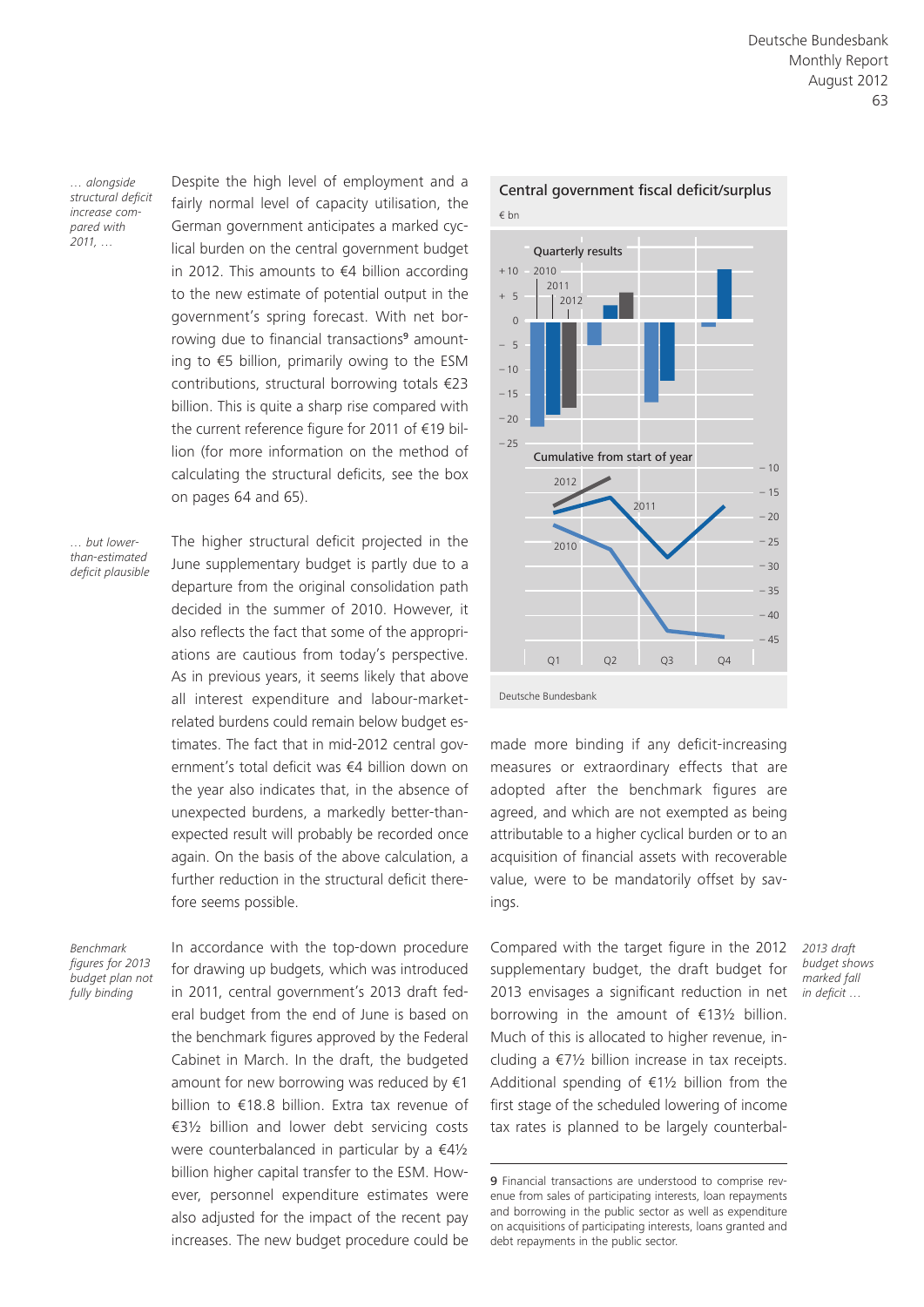# Calculating structural deficits in the central government budget – some technical comments

Under the debt brake, structural net borrowing is the key number in the central government budget as the borrowing limit laid down in Article 115 of the German Basic Law is based on this variable. To calculate this variable, net borrowing (deficit less coin seigniorage) is adjusted to take account of both cyclical factors and the balance resulting from the acquisition and realisation of financial assets (financial transactions).

The respective values can change significantly during the time that elapses between budget drafting and outturn. For instance, the actual figure for net borrowing regularly deviates from the target values. The same applies to financial transactions; in addition, some of the activities recorded under this heading may be reclassified later.<sup>1</sup> The estimated influence of cyclical factors may also be significantly revised even after the end of the respective year, eg if ongoing macroeconomic developments differ from previous assumptions or the (unobservable) potential growth path for gross domestic product (GDP) is adjusted owing to changes to the estimation methodology.<sup>2</sup>

The implementation regulation concerning the central government debt brake (Article 115 Regulation) stipulates that the cyclical impact on the central government budget has to be calculated differently for budget drafting, on the one hand, and for supplementary budgets and budget close-out, on the other. When drawing up the budget, the cyclical effect is to be determined using the available macroeconomic data and forecasts of central government, based on a current estimate of potential output. But when drawing up a supplementary budget

#### Deriving different variables of central government's structural net borrowing

€ bn

|                                                                                               | 2011<br>Actual           | 2012<br>Supple-<br>mentary<br>budget |
|-----------------------------------------------------------------------------------------------|--------------------------|--------------------------------------|
| 1) Net borrowing<br>2) Cyclical component in the                                              | $17\frac{1}{2}$          | 32                                   |
| <b>Budget Act</b>                                                                             | $-21/2$                  | - 6                                  |
| 3) Cyclical component after<br>budget implementation<br>(simplified procedure)                | 1                        |                                      |
| 4) Cyclical component accord-<br>ing to spring projection<br>2012 (complete re-estimate)      | $-1$                     | $-4$                                 |
| 5) Financial transactions<br>according to respective                                          |                          |                                      |
| definition of the budget<br>year                                                              | $\overline{\phantom{0}}$ | $-5$                                 |
| 6) Financial transactions<br>according to the definition                                      |                          |                                      |
| for 2012<br>7) Currently reported structural<br>borrowing under respective<br>budgetary rules | $\overline{\mathcal{L}}$ | $-5$                                 |
| $(7) = 1 + 5 + (3)$ or 2))<br>8) Comparable structural                                        | 20                       | 21                                   |
| borrowing $[8] = 1 + 4 + 6$ ]                                                                 | 19                       | 23                                   |
| Deutsche Bundesbank                                                                           |                          |                                      |

or closing the books, the rules provide for a greatly simplified calculation approach. It is simply assumed that any deviation of nominal GDP growth from the original expectations which have since been presumed or observed is solely the result of cyclical factors. The estimate of potential output is not

<sup>1</sup> For example, capital injections granted to multilateral development banks are no longer booked as financial transactions, as they were in 2011, but instead as capital transfers, thus increasing structural net borrowing. Calls on and repayments of guarantees to other countries were apparently reclassified even in the course of budget implementation: when the 2011 budget was being drawn up, the items were still categorised as financial transactions, but when the books were closed this was no longer the case.

<sup>2</sup> The cyclical adjustment methodology used for determining the cyclical component under the new budgetary rule was amended with effect from the second quarter of 2011 due to the adoption of a change made by the EU, meaning that, for this reason alone, the respective figures from 2012 onwards are not fully comparable with those from previous years.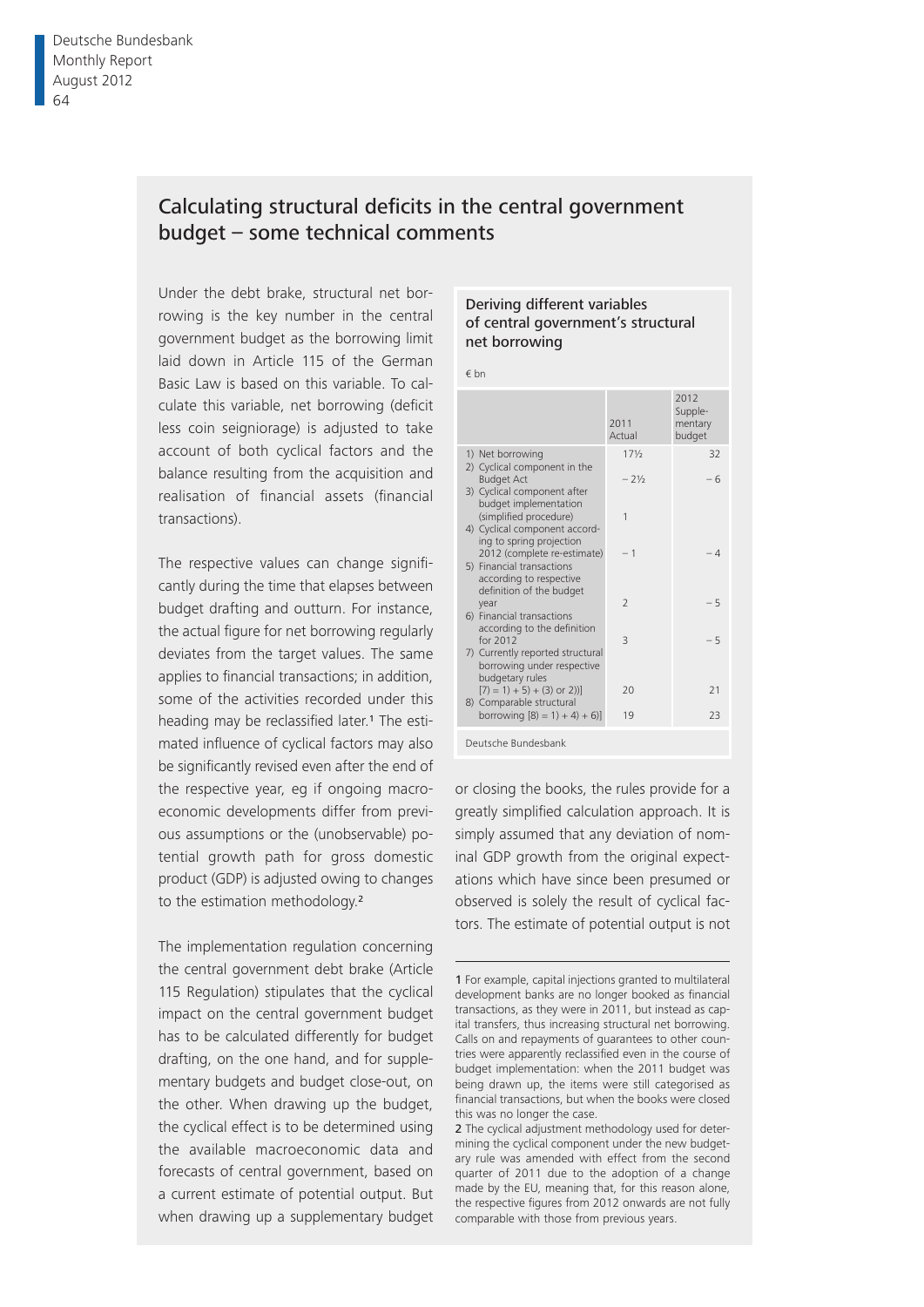updated. By contrast, in the course of a full cyclical adjustment recalculation the deviation to a large extent induces a revision of the potential output figure as well. $3$  The simplified approach therefore means that higher-than-forecast GDP growth in the year in question results in less budgetary leeway than in the case of a complete reestimate, whereas lower growth expands the policy radius.

Overall, it is evident that recourse to different calculation methods for determining the structural deficits is warranted, depending on the analytical goal. The actual structural development should be analysed without regard to the procedural rules that apply to the different phases of the budgetary cycle. Hence, for each year under observation, a cylical adjustment should be initiated on the basis of the currently valid estimate of potential GDP, and financial trans-

anced, *inter alia* by the estimated income from a tax repatriation agreement with Switzerland, although the Bundesrat has so far blocked the agreement. A marked decline in expenditure is the other factor contributing to the projected deficit reduction. Given the ongoing very favourable financing conditions, interest expenditure is expected to fall by €2½ billion. Even more is to be saved by cutting transfers to the social security funds. In the light of the health insurance fund's accrued surpluses, payments to it will be reduced by €2 billion on a one-off basis. Furthermore, it is planned to discontinue the regular central government transfer to the Federal Employment Agency (which is financed through turnover tax) and, in return, to abolish the Federal Employment Agency's welfare administration payment to central government. This, too, will produce a  $\epsilon$ 2 billion saving for the central government budget in 2013. An additionally envisaged discretionary cut of €1 billion in payments to the statutory pension insurance scheme will largely be offset by the

actions should be deducted using a uniform definition. Conversely, when gauging the extent to which budgetary developments comply with the procedural rules for the debt brake and calculating what values are to be recorded on the control account, the simplified cyclical adjustment procedure has to be used along with the currently valid definition of financial transactions for the respective budget.

3 The German Basic Law stipulates that cyclical factors are to be taken into account over time in a symmetric fashion in order to prevent an additional systematic rise in debt. This gives rise to the need for the procedure for estimating potential output to ensure a symmetric balance between upswing and downswing phases. Ultimately, this means that whenever a downward revision of GDP is not just temporary, the growth path of potential GDP as a whole is revised downwards, and vice versa.

budgeted year-on-year increase for this item. By contrast, the childcare supplement  $-$  a new social payment which is planned to be introduced in 2013  $-$  is expected to generate a limited burden of just under €½ billion during its first year.

The draft budget for 2013 envisages a distinct improvement in structural terms, too. Structural net borrowing is forecast to decline by €14 billion compared with the recalculated deficit target of €23 billion for 2012 (which, as explained above, has been adjusted for the new estimate of potential output from spring 2012), down to €9 billion. The presumed negative cyclical impact amounts to €3½ billion and net burdens from financial transactions to €6 billion. Central government is therefore already set to comply with the ceiling of 0.35% of GDP, which will be compulsory from 2016 onwards, in 2013. Many of the budget appropriations appear rather cautious from today's perspective. As in recent years, transfers to the EU budget could be

*… and complies with 0.35% structural borrowing limit, but debt crisis risks remain*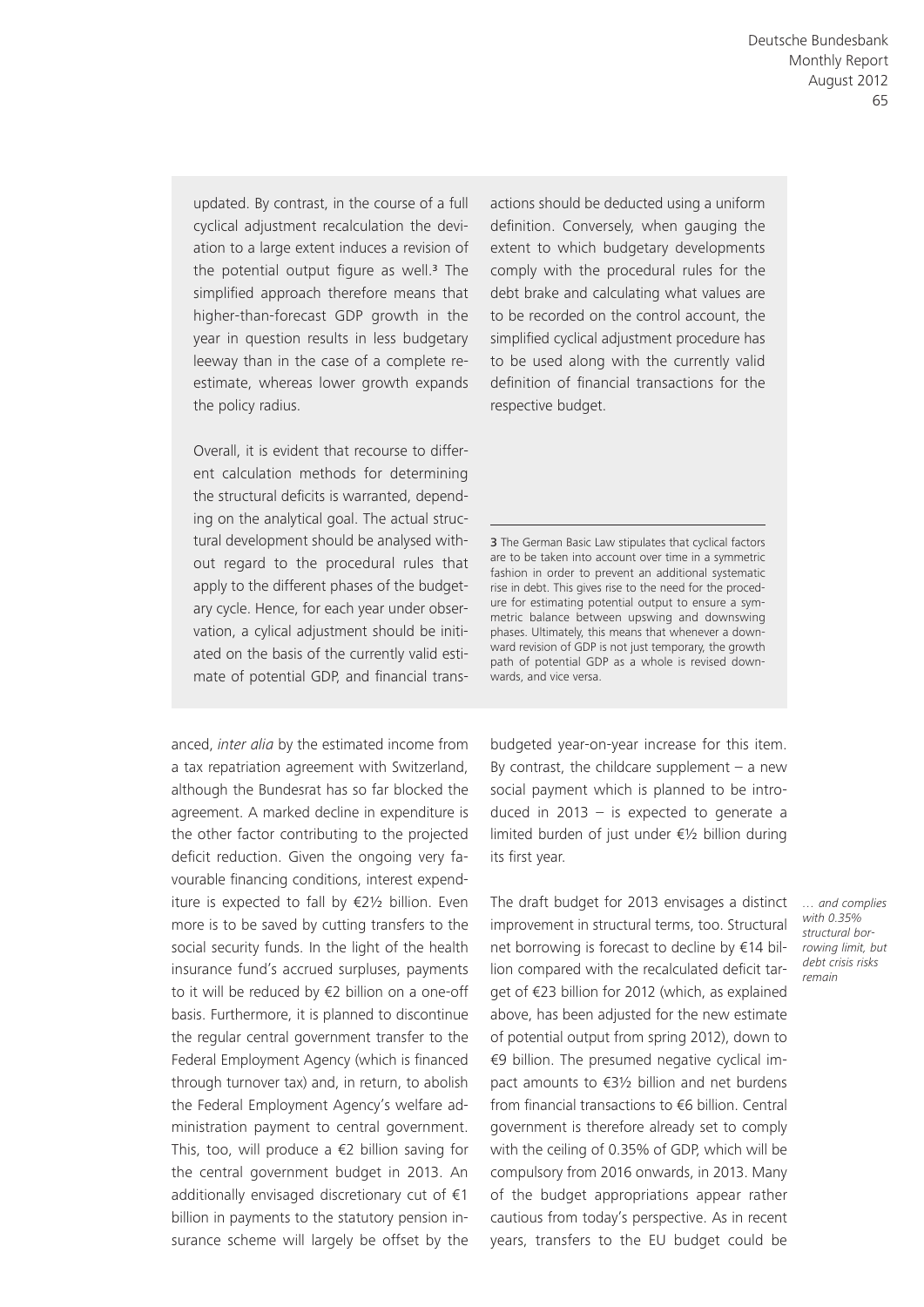lower than projected. On the expenditure side, it is likely that above all the costs of interest payments and long-term unemployment have once again been overstated. By contrast, the budget figures do not yet include additional central government expenditure, particularly on extending day care for small children and with regard to assuming a total share of €1 billion of the costs for the basic allowance for the elderly and disabled, as decided under the agreement between central and state government on implementing the fiscal compact. There are risks, too, in association with the Bundesbank's estimated profit transfer of €1½ billion. Nevertheless, for 2013 as a whole – as in recent years – a lower-than-estimated deficit (of around €15 billion, compared with the figure of €18.8 billion in the draft budget) appears quite feasible provided there is not a further marked loosening of fiscal policy. However, this favourable outlook is based on the assumption of ongoing marked macroeconomic growth, very low interest rates and the absence of burdens from guarantees in connection with the euro-area debt crisis.

*But continuing departure from 2010 consolidation programme* The budgeted decline in the deficit should not hide the fact that the clear departure from the June 2010 consolidation programme which started in 2012 is set to continue. Revenue totalling €2 billion from the financial transactions tax, which was initially planned to be introduced in 2012, is not evident for 2013 either. The savings of around €2 billion each for the German armed forces and long-term unemployment, as envisaged for 2013 under the 2010 consolidation programme, are not apparent in the plans. The favourable budgetary developments since 2010, which are projected to continue in the budget plans, are largely due to additional tax revenue on the back of the German economy's robust development, as well as to sizeable cost relief relating to debt servicing. This entails considerable risks and means that the planned abandonment of sustainable general government consolidation measures, combined with a lowering of income tax rates and new (social) expenditure burdens for a central

government budget that traditionally records a deficit, should be viewed in an even more critical light.

The medium-term fiscal plan up to 2016 envisages a gradual reduction in net borrowing, culminating in its complete elimination by the end of the planning period. If capacity utilisation remains normal and the net acquisition of financial assets is moderate, this amounts to a slight structural surplus in the final year. Although interest expenditure is forecast to increase significantly in keeping with prudent accounting, the annual income of €2 billion from a financial transactions tax as well as the planned reduction in defence expenditure, which are both assumed from 2014 onwards, appear to entail risks. Furthermore, it would seem appropriate for the central government budget to contain measures to counterfinance its significant assumption of the costs of local government integration measures for disabled persons, as announced in connection with the fiscal compact. Moreover, the fiscal plan is based on the assumption that real GDP will increase by 1½% each year until 2016 and thus somewhat faster than the imputed potential growth rate. On the basis of a posited (but questionable) perceptible underutilisation at the current end, the output gap will thus supposedly not be closed until 2016 (for more information, see the box on cross-country evidence regarding bias in real-time cyclical adjustment on pages 68 to 70). This recalls the planning pattern of past fiscal plans whose goals often had to be abandoned owing to downward revisions to growth estimates. As the debt brake places a strict limit on structural borrowing, the planned reduction in the safety margin to around €10 billion in 2016 appears risky, particularly given the high level of uncertainty.

Central government's off-budget entities recorded a surplus of €1½ billion in the second quarter, compared with €12½ billion one year previously owing to banks' repayment of capital assistance to the Financial Market Stabilisa*Fiscal plan targets slight structural surplus in 2016 but reduces safety margin*

*Surplus for offbudget entities*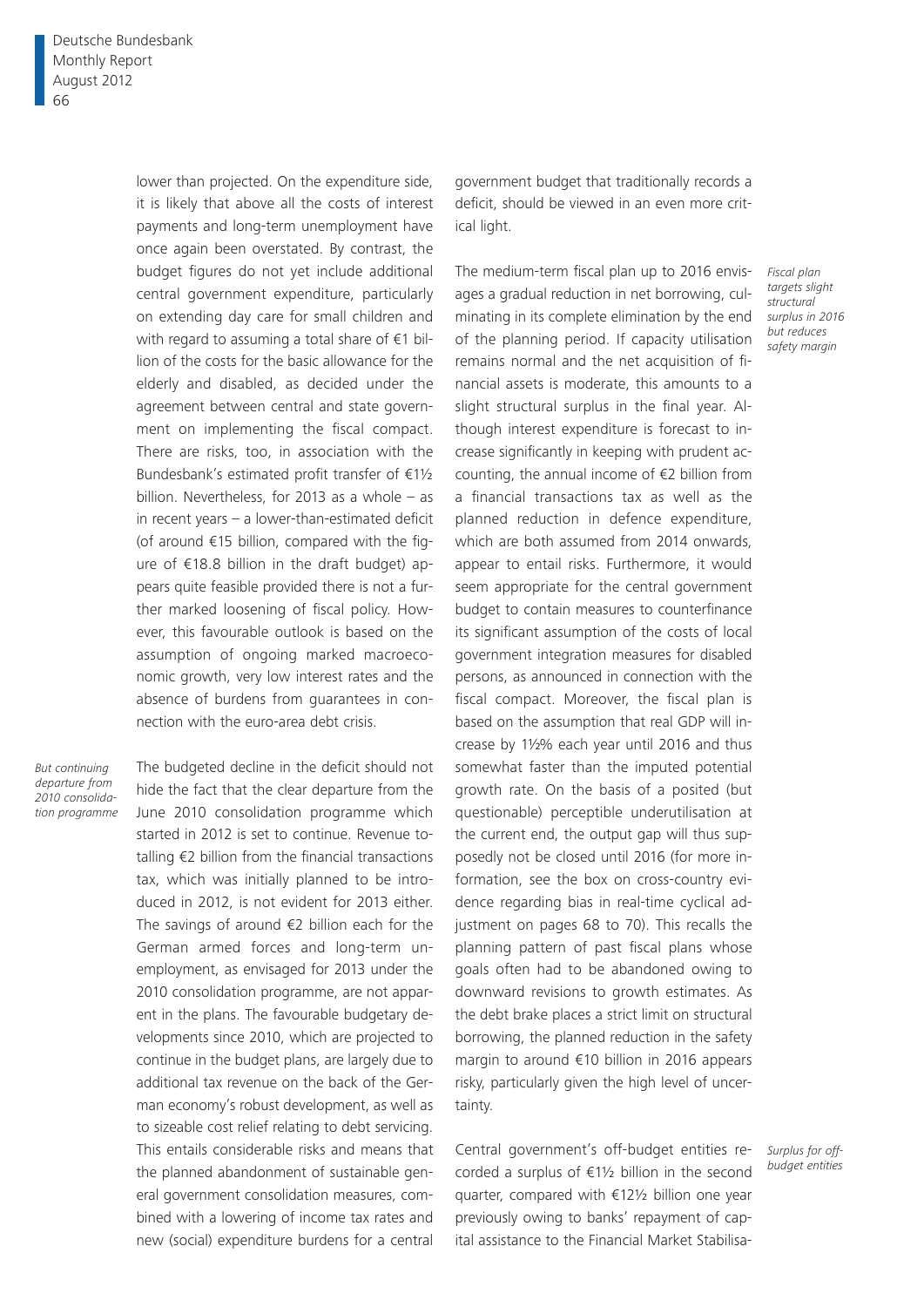#### Central government's medium-term financial planning from 2012 to 2016 and structural net borrowing under the debt brake

#### € billion

|                                                                                                               | Actual                 | Actual             | Target                   | Draft                    | Fiscal plan              |                         |                  |
|---------------------------------------------------------------------------------------------------------------|------------------------|--------------------|--------------------------|--------------------------|--------------------------|-------------------------|------------------|
| Item                                                                                                          | 2010                   | 2011               | 20121                    | 2013                     | 2014                     | 2015                    | 2016             |
| Expenditure <sup>2</sup>                                                                                      | 303.6                  | 296.2              | 312.7                    | 302.2                    | 302.9                    | 303.3                   | 309.9            |
| of which<br>Investment <sup>3</sup>                                                                           | 26.1                   | 25.4               | 27.0                     | 25.6                     | 25.4                     | 25.2                    | 24.9             |
| Revenue <sup>2, 4</sup>                                                                                       | 259.6                  | 278.9              | 280.6                    | 283.4                    | 289.8                    | 298.6                   | 309.9            |
| of which<br>Tax revenue <sup>2</sup>                                                                          | 226.2                  | 248.1              | 252.2                    | 259.8                    | 269.1                    | 277.3                   | 288.5            |
| Net borrowing<br>plus cyclical component <sup>5</sup><br>plus balance of financial transactions <sup>6</sup>  | 44.0<br>$-12.3$<br>0.8 | 17.3<br>0.8<br>2.0 | 32.1<br>$-5.9$<br>$-4.9$ | 18.8<br>$-3.7$<br>$-6.1$ | 13.1<br>$-2.8$<br>$-4.7$ | 4.7<br>$-1.4$<br>$-0.5$ | 0.0<br>$-0.8$    |
| Structural net borrowing<br>as a percentage of GDP7                                                           | 32.5<br>1.4            | 20.1<br>0.8        | 21.3<br>0.9              | 9.0<br>0.4               | 5.6<br>0.2               | 2.8<br>0.1              | $-0.8$<br>$-0.0$ |
| Memo item<br>Structural net borrowing <sup>8</sup><br>Upper limit according to Federal Ministry<br>of Finance | 53.2                   | 45.6               | 39.4                     | 33.0                     | 25.5                     | 17.9                    | 9.8              |
|                                                                                                               |                        |                    |                          |                          |                          |                         |                  |

1 Including supplementary central government budget for 2012. 2 After deducting supplementary central government grants, shares in energy tax revenue, compensation under the 2009 motor vehicle tax reform and consolidation assistance from 2011 onwards, which are all remitted to state government. 3 Excluding participating interests in the ESM. 4 Including proceeds from coin seigniorage. 5 Figure for 2010 is taken from central government's 2011 spring forecast. Figure for 2011 is taken from the budgetary accounts. Figure for 2012 as stated in the supplementary budget. For 2013 to 2016, as stated in central government's 2012 spring forecast. 6 As defined for the respective fiscal year. 7 Nominal GDP in the year preceding the drafting of the budget (data as at 2012 spring forecast). **8** Central govern-<br>ment did not record an actual result for structural net borrowing for the base yea based on the June 2010 estimate of the starting structural deficit value for 2010 (2.2% of GDP) and a reduction of 0.31% of GDP per year.

Deutsche Bundesbank

tion Fund (SoFFin). As in 2011, the precautionary fund for final payments for inflation-indexed Federal securities recorded a distinct surplus. In the case of the civil servants' pension reserves, too, income continued to distinctly outweigh expenditure. For the year as a whole, the overall off-budget surplus will probably be significantly below the figure of €6 billion recorded one year previously. However, under the Maastricht deficit definition – which disregards reductions of equity holdings – it should improve considerably. This is mainly due to the nonrecurrence of the marked outflows from the Investment and Repayment Fund, which expired at the end of 2011.

### State government<sup>10</sup>

*Despite slightly higher surplus in Q2, full-year fall in deficit uncertain*

State government's core budgets recorded a surplus of €2 billion in the second quarter of 2012 compared with €1½ billion one year before. Although tax revenue rose by 3½%, total revenue stagnated, primarily due to a drop in investment income following the end of central government's stimulus programme, which had been introduced in 2009. On the expenditure side, the reduction in corresponding spending on fixed asset formation and investment transfers to local government lowered the overall level of outpayments somewhat on balance (-½%). The May tax estimate suggests that revenue will grow at a weaker pace during the remainder of 2012. At the same time, state government faces increased spending pressures owing not least to personnel costs, current transfers to local government and a capital injection in connection with the liquidation of the public regional bank WestLB. This will probably hinder a marked decline in the deficit.

<sup>10</sup> The development of local government finances in the first quarter of 2012 was analysed in greater detail in the short article in the Bundesbank Monthly Report of July 2012. These are the most recent data available.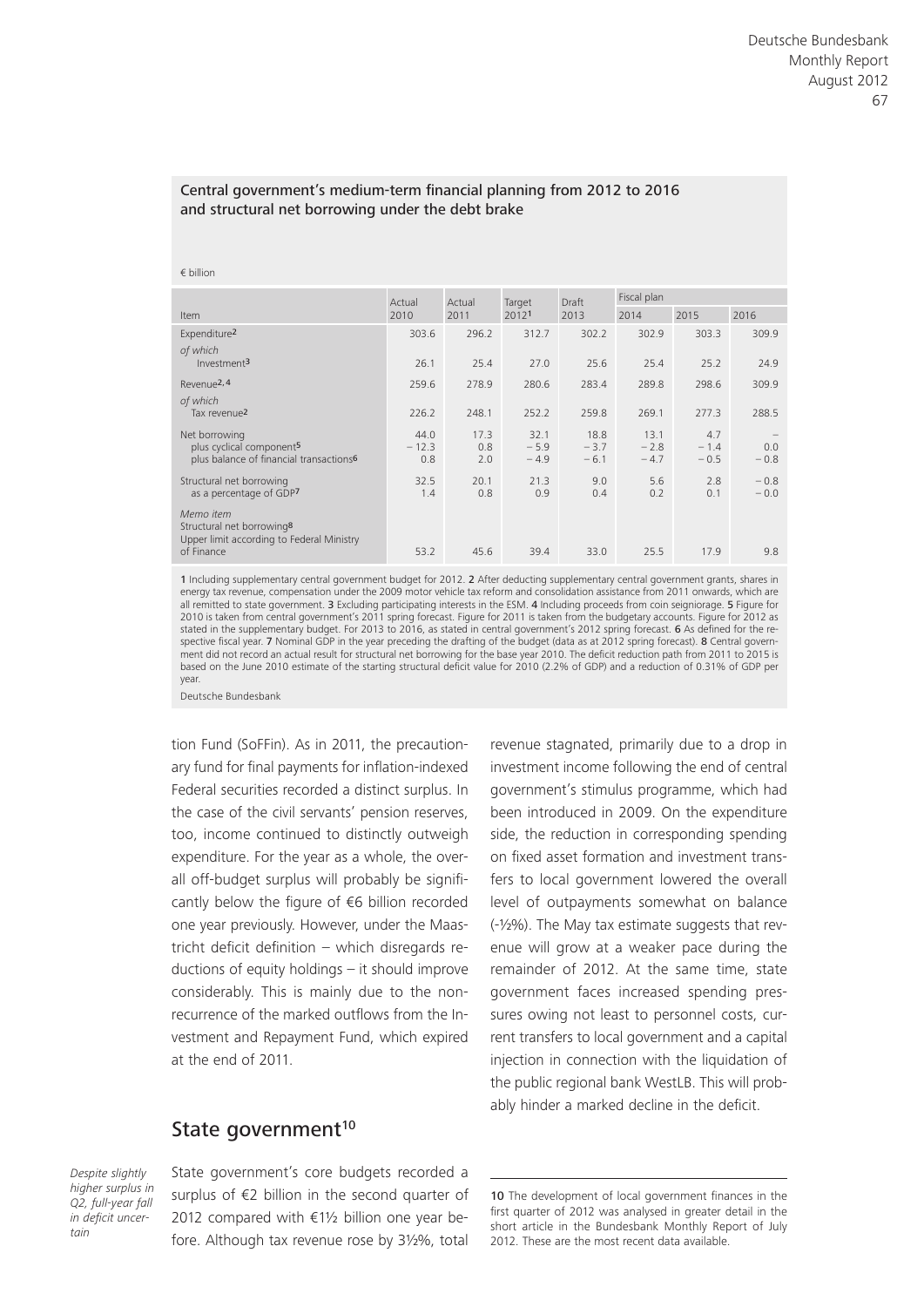# Some evidence on biased cyclical adjustment within fiscal rules

#### Problem

Under the forthcoming European fiscal compact, most EU member states are committed to implementing national fiscal rules concerning cyclically adjusted general government budget balances in line with the Stability and Growth Pact. The basic assumption is that the ups and downs of the economic cycle are largely symmetrical in the longer term, meaning that there is neither a prevalence of weak or strong phases nor any resultant lasting effects on the debt ratio. Although this is essentially a useful benchmark, cyclical effects cannot be observed directly and are not uniquely measurable. They must therefore be estimated using the information available at the time following a procedure deemed adequate.

In the specific cyclical adjustment procedures which are used in the context of the Stability and Growth Pact and the German central government's fiscal rule, the cyclical component of the general government budget balance is the product of the macroeconomic output gap and the average responsiveness of the state budget to this gap (budget sensitivity). The latter thus gauges the impact of cyclical fluctuations in gross domestic product (GDP) on the budget balance and is usually assumed to be time $invariant<sup>1</sup>$ . The output gap is defined as the deviation of GDP from the estimated potential output and thus serves as a measure of the economy's cyclical position.<sup>2</sup>

The German debt brake and the Stability and Growth Pact basically aim to keep the debt ratio at a sustainable level whilst also using the automatic stabilising effect of temporary cyclically induced fluctuations in the budget balance ("automatic stabilisers"). If a long-run increase in the debt ratio caused by cyclical components is to be prevented, surpluses and deficits that have been classified as cyclically induced have to

balance over time. Under the given method, this means that negative and positive output gaps which are used to calculate the cyclical components must neutralise over time. If this does not already apply for the output gaps estimated in real time,<sup>3</sup> the rule should contain a corrective mechanism which prevents debt from accumulating. The existing literature suggests that output gap estimates at the current end are subject to considerable uncertainty and are often revised significantly at a later stage.<sup>4</sup>

#### Results of an empirical study

When investigating the risk of a potential structural build-up of debt due to systematically biased estimations, it is of some interest to observe the extent to which these have occurred in the past. A recent empir-

3 For the German government's fiscal rule the real-time estimate produced in autumn 2012 is relevant to the planned adoption of the 2013 budget in the Bundestag. The assessment of compliance with the rule is then based on the summer 2014 estimate. To assess compliance with the rule, a simplified estimation procedure is applied from the start of the budget year, see comments on pp 64-65. The following comments are of a general nature, however, and do not refer directly to the German rule.

4 See, for example, A Orphanides and S van Norden (2002), The unreliability of output-gap estimates in real time, Review of Economics and Statistics, 84, pp 569- 583 or M Marcellino and A Musso (2011), The reliability of real-time estimates of the euro area output gap, Economic Modelling, 28, pp 1842-1856.

<sup>1</sup> Both the European Commission and the German government use the results of the following study for this purpose: N Girouard and C André (2005), Measuring cyclically-adjusted budget balances for OECD countries, OECD Economics Department Working Paper No 434.

<sup>2</sup> For a representation of the requirements for cyclical adjustment procedures used in the context of budgetary rules and an assessment of the procedures used by the European Union and the German government, see also Deutsche Bundesbank, Requirements regarding the cyclical adjustment procedure under the new debt rule, Monthly Report, January 2011, pp 55-60 and Deutsche Bundesbank, On the cyclical adjustment procedure under the German central government's new debt rule, Monthly Report, November 2011, p 71.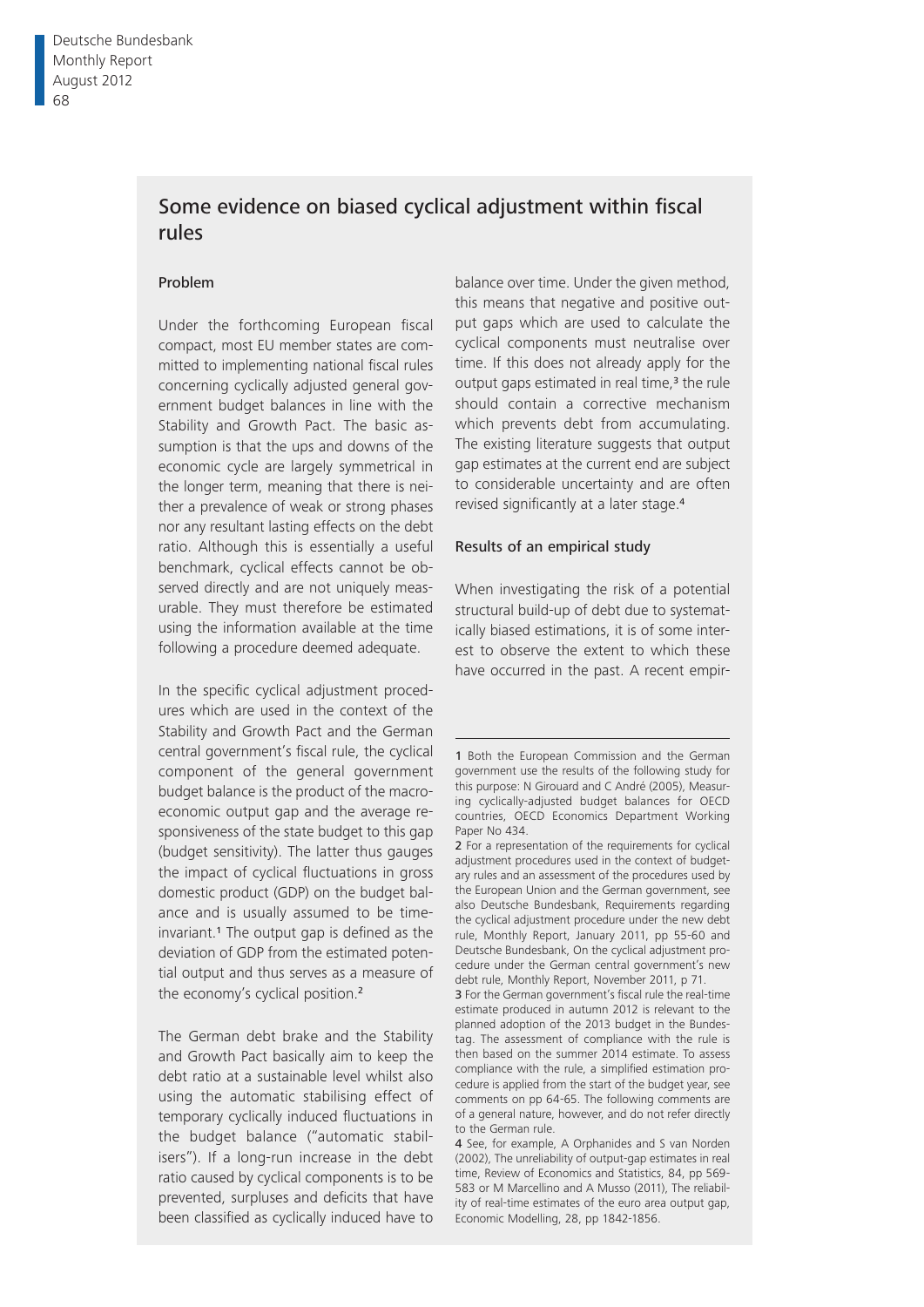ical study<sup>5</sup> therefore analyses the bias in cyclical components that would have materialised since the mid-1990s had they been calculated using real-time estimates of the output gap by the OECD, European Commission or IMF. The data set for the respective institution covers 12 to 15 EU member states over a period of 10 to 16 years.6 These real-time data are compared with the respective institution's estimate from autumn 2011.

The unbiasedness of the real-time output gaps is tested using the following regression model:

# $re{v}^{gap}_{it} = \alpha_i + \varepsilon_{it}$

where rev<sup>gap</sup><sub>it</sub> = gap<sup> $final$ </sup><sub>it</sub> – gap<sup>real-time</sup><sub>it</sub> denotes the revision to the output gap between the final estimation in autumn 2011  $(qap<sup>final</sup><sub>it</sub>)$  and the real-time vintage (gap<sup>real-time<sub>it</sub>). *i* denotes the countries and *t*</sup> the years. Based on this simple regression, the unbiasedness of the real-time estimates can be checked using a Wald or F-test with the null hypothesis that the country-specific constants  $\alpha_i$  are jointly not significantly different from zero. Positive *αi* indicate that the real-time output gaps were systematically smaller (ie showed less favourable economic conditions) than the autumn 2011 estimates, which are used as a benchmark in this study. This would imply that real-time estimates of the cyclical component were largely too unfavourable and that too much of the deficit was thus interpreted as cyclical (negative bias). Finally, *εit* denotes an error term. The table on page 70 presents the results of the estimation model for the OECD data, for which the largest data set is available. Results for the four real-time vintages, spring t-1, autumn t-1, spring t and autumn t, are listed in the columns.

The tests for unbiasedness are rejected for all four real-time vintages, as seen in the results of the Wald tests. The estimates for the country-specific constants are almost entirely positive, which means that real-time estimates of economic conditions were systematically too unfavourable in real time.<sup>7</sup> In other words, cyclically adjusted deficits based on these estimates would be too low. Most of the country-specific constants are also individually significantly different from zero. The magnitude of the bias is considerable: on an unweighted average across the entire cross-section of countries, the real-time output gap, depending on the vintage, is 0.9 to 1.3 percentage points below the value calculated last autumn. EU and IMF real-time data show a similar bias.

The real-time bias in the cyclical components can then easily be derived based on the bias in the output gaps and using the budget sensitivities applied under the Stability and Growth Pact and the German government's fiscal rule. The unweighted cross-country average of the real-time bias in cyclical components is around -½% of GDP per year; if these data had been used for a national fiscal rule, the annual scope for borrowing would thus have been around ½% of GDP too high compared with the autumn 2011 estimates.

The estimation results reflect the period 1996 to 2011 and are not necessarily representative for the future. They are, however, not a peculiarity of the severe economic crisis in 2008-2009 and the preceding boom period, as a restriction of the data set shows. Moreover, further empirical evidence from the described study and find-

<sup>5</sup> See G Kempkes (2012), Cyclical adjustment in fiscal rules: some evidence on real-time bias for EU-15 countries, Bundesbank Discussion Paper No 15/2012.

<sup>6</sup> The countries and years covered in the data sets differ slightly among the three institutions. OECD: Germany, France, Italy, Spain, Greece, Ireland, Austria, the Netherlands, Belgium Finland, Sweden, Portugal, the UK, Denmark, 1996-2011. European Commission: countries as for OECD plus Luxembourg, 2002-2011. IMF: countries as for OECD but without Greece and Denmark, 2000-2011.

<sup>7</sup> Negative coefficients are estimated for only five of the 56 country-specific constants. Only two of these are statistically significant, namely the coefficients estimated for Greece on the basis of the real-time vintages for year t– 1. However, the current high estimation uncertainty with regard to Greece's potential output must be taken into consideration here.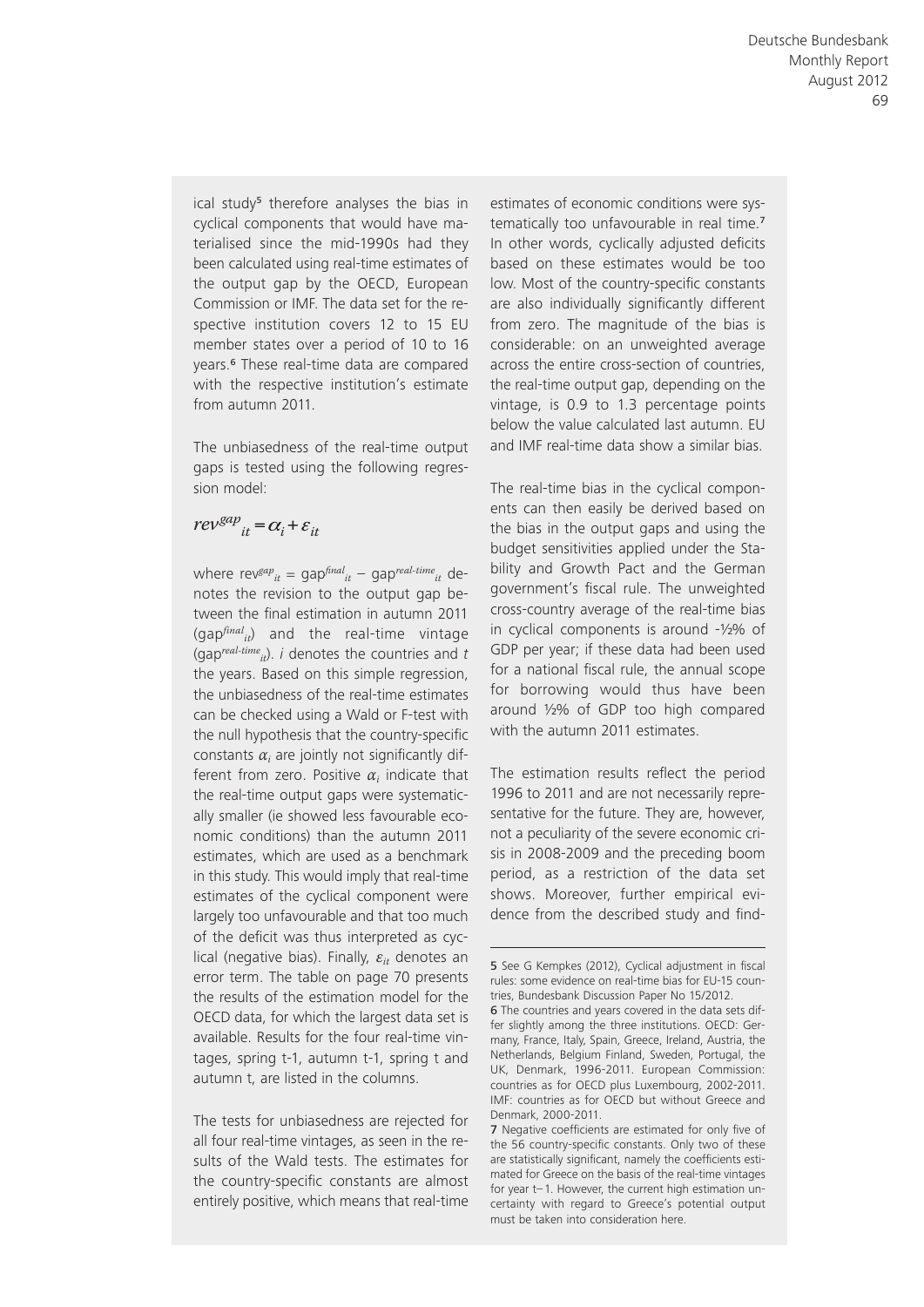#### Test for unbiasedness of real-time output gaps<sup>1</sup>

Endogenous variable rev<sup>gap</sup><sub>it</sub>: revision of estimated output gap between autumn 2011 and spring t-1 (column 1), autumn t-1 (column 2), spring t (column 3) and autumn t (column 4)

| Item                                                        | rev <sup>gap</sup> <sub>it</sub>    | rev <sup>gap</sup> <sub>it</sub>  | rev $gap_{it}$                      | rev $gap_{it}$                     |
|-------------------------------------------------------------|-------------------------------------|-----------------------------------|-------------------------------------|------------------------------------|
|                                                             | spring t-1                          | autumn t-1                        | spring t                            | autumn t                           |
|                                                             | (1)                                 | (2)                               | (3)                                 | (4)                                |
| Germany                                                     | 0.69                                | 0.69                              | 0.92                                | 0.64                               |
|                                                             | (0.61)                              | (0.46)                            | $(0.27)$ ***                        | $(0.31)$ **                        |
| France                                                      | 0.65                                | 0.98                              | 1.03                                | 1.04                               |
|                                                             | (0.48)                              | $(0.37)***$                       | $(0.30)$ ***                        | $(0.28)***$                        |
| Italy                                                       | 2.06                                | 2.1                               | 2.39                                | 1.85                               |
|                                                             | $(0.48)***$                         | $(0.37)***$                       | $(0.30)$ ***                        | $(0.39)***$                        |
| Spain                                                       | 1.61                                | 1.65                              | 1.98                                | 1.51                               |
| Ireland                                                     | $(0.36)***$                         | $(0.19)***$                       | $(0.26)$ ***                        | $(0.30)***$                        |
|                                                             | 1.32                                | 2.01                              | 2.06                                | 1.34                               |
| Austria                                                     | $(0.73)*$                           | $(0.61)***$                       | $(0.59)***$                         | $(0.67)$ **                        |
|                                                             | 0.86                                | $\mathbf{1}$                      | 1.01                                | 0.78                               |
| Netherlands                                                 | (0.55)                              | $(0.40)$ **                       | $(0.28)$ ***                        | $(0.34)$ **                        |
|                                                             | 1.37                                | 1.51                              | 1.56                                | 1.14                               |
| Belgium                                                     | $(0.67)$ **                         | $(0.44)$ ***                      | $(0.34)***$                         | $(0.39)***$                        |
|                                                             | 1.28                                | 1.43                              | 1.51                                | 1.11                               |
| Finland                                                     | $(0.58)$ **                         | $(0.50)***$                       | $(0.34)***$                         | $(0.39)***$                        |
|                                                             | $-0.36$                             | 0.17                              | 0.29                                | 0.29                               |
| Sweden                                                      | (0.73)                              | (0.75)                            | (0.34)                              | (0.31)                             |
|                                                             | 0.79                                | 0.69                              | 0.97                                | 0.78                               |
| Portugal                                                    | (0.76)                              | (0.54)                            | $(0.46)$ **                         | $(0.39)$ **                        |
|                                                             | 2.38                                | 2.4                               | 2.78                                | 2.17                               |
| United Kingdom                                              | $(0.45)$ ***                        | $(0.36)***$                       | $(0.30)$ ***                        | $(0.36)***$                        |
|                                                             | 0.96                                | 0.98                              | 1.04                                | 0.88                               |
| Denmark                                                     | $(0.45)$ **                         | $(0.45)$ **                       | $(0.39)$ ***                        | $(0.36)$ **                        |
|                                                             | 0.28                                | 0.66                              | 0.93                                | 0.96                               |
| Greece                                                      | (0.61)                              | (0.52)                            | $(0.33)***$                         | $(0.28)***$                        |
|                                                             | $-1.19$                             | $-1.25$                           | $-0.66$                             | $-0.51$                            |
| $\mathsf{N}$                                                | $(0.55)$ **                         | $(0.58)$ **                       | (0.44)                              | (0.48)                             |
|                                                             | 196                                 | 210                               | 210                                 | 224                                |
| Wald test, H0: $\alpha_i = 0$<br>Constant in a pooled model | $1,279.3***$<br>0.91<br>$(0.45)***$ | 8,729.5***<br>1.08<br>$(0.28)***$ | $1,360.6***$<br>1.3<br>$(0.18)$ *** | $100.4***$<br>1.06<br>$(0.17)$ *** |

1 Standard errors (in parentheses) are robust in the presence of autocorrelation, heteroscedasticity and contemporaneous<br>cross-country correlation. \* Significant at the 10% level, \*\* significant at the 5% level, \*\*\* signif Deutsche Bundesbank

ings from the literature suggest that other standard cyclical adjustment methods also lead to biased real-time estimates.

#### Conclusions

The results of the empirical study highlight the risk that fiscal rules which refer to cyclically adjusted budget balances may systematically fail to achieve the desired debt limitation on account of a regular overestimation of potential output (ie an overestimation of cyclical strains) at the current end. To ensure that this does not regularly lead to overly high borrowing compared to the respective national fiscal rule's deficit limit, assessments of compliance with the rule should not be based solely on the cyclically adjusted budget balance estimated in real time, as is usual in Germany and the

EU. Instead, possible biases in the real-time cyclical components should be taken into account. A first step could be to keep a record of each cyclical component used to assess compliance with the rule. If after approximately one full economic cycle (eg eight to ten years) the cyclical components do not turn out to be roughly balanced on average, the borrowing limit for the subsequent period could be raised or lowered accordingly. Such a correction mechanism would be relatively easy to implement and would automatically become less important if estimation methods were improved.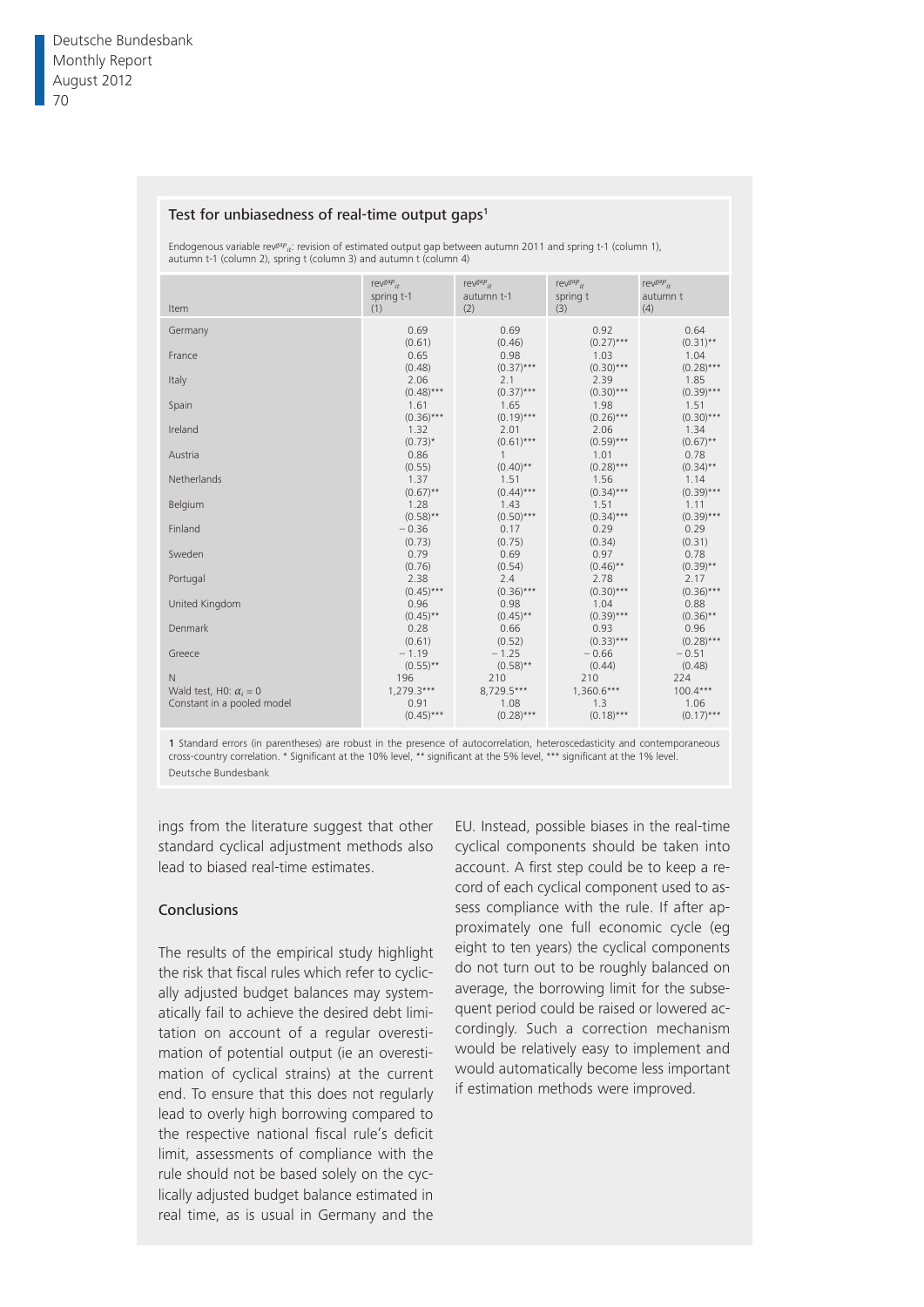*Stability Council confirms consolidation compliance of aided states in 2011*

The Stability Council determined at its meeting in May that the five federal states receiving consolidation assistance complied with the deficit reduction requirements for the 2011 fiscal year. Some of the federal states even achieved sizeable safety margins below the upper limits for structural deficits. However, the respective requirements are based on overstated total structural deficits in the 2010 reference year, which, in particular, did not take account of additional structural tax revenue which was already known about. In order to catch up with the other federal states as required, it is also crucial that the aided states take action to reduce the margin by which their structural deficit exceeds the average value for all the federal states. If the states receiving consolidation assistance are not obligated to reduce this deficit overhang at a faster pace, there is a danger that they may further postpone the permanent benefit cuts or even tax hikes needed in the foreseeable future to comply with the debt brake in the medium term, and that they will then also have to implement these measures in a less favourable macroeconomic setting.

# Social security funds<sup>11</sup>

### Statutory pension insurance scheme

*Higher surplus despite lowering of contribution rate*

The statutory pension insurance scheme recorded a surplus of almost €2 billion in the second quarter, which was €½ billion higher than at the same time last year. At 2%, revenue continued to increase at a stronger pace than expenditure (just under 1½%). Contribution receipts rose by almost 2½% on the year.12 By contrast, payments from the central government budget increased by only just over 1%, not least as a result of the cut in the contribution rate.

*Low mid-2011 pension increase still impacting on expenditure*

In the second quarter, spending on pensions was up by just over 1% on the year. This resulted from the mid-2011 adjustment (+0.99%), a slight increase in the number of current pen-



sion payments and a decline in the average payment amount after adjustment for the pension increase. On 1 July 2012, pensions were raised by 2.18% in western Germany and 2.26% in eastern Germany. This was mainly driven by the relatively robust developments in gross wages and salaries in 2011 as well as the exceptionally strong adjustment-boosting effect of the stability factor,<sup>13</sup> though the rise was dampened by a clawback of pension cuts waived in previous years.

<sup>11</sup> The financial development of the public long-term care and statutory health insurance schemes in the first quarter of 2012 was analysed in the short articles of the Monthly Reports of June and July. These are the most recent data available.

<sup>12</sup> After adjustment for the lowering of the contribution rate from 19.9% to 19.6% on 1 January 2012, revenue from contributions increased by almost 4%.

<sup>13</sup> The reduction in the pensioner-contributor ratio responsible for this is not solely due to the very robust employment situation and the merely moderate increase in the number of pensioners. Another significant factor is that the number of "standardised contributors" is calculated using (outdated) provisional average wages. This factor will markedly reduce the pension increase in 2013.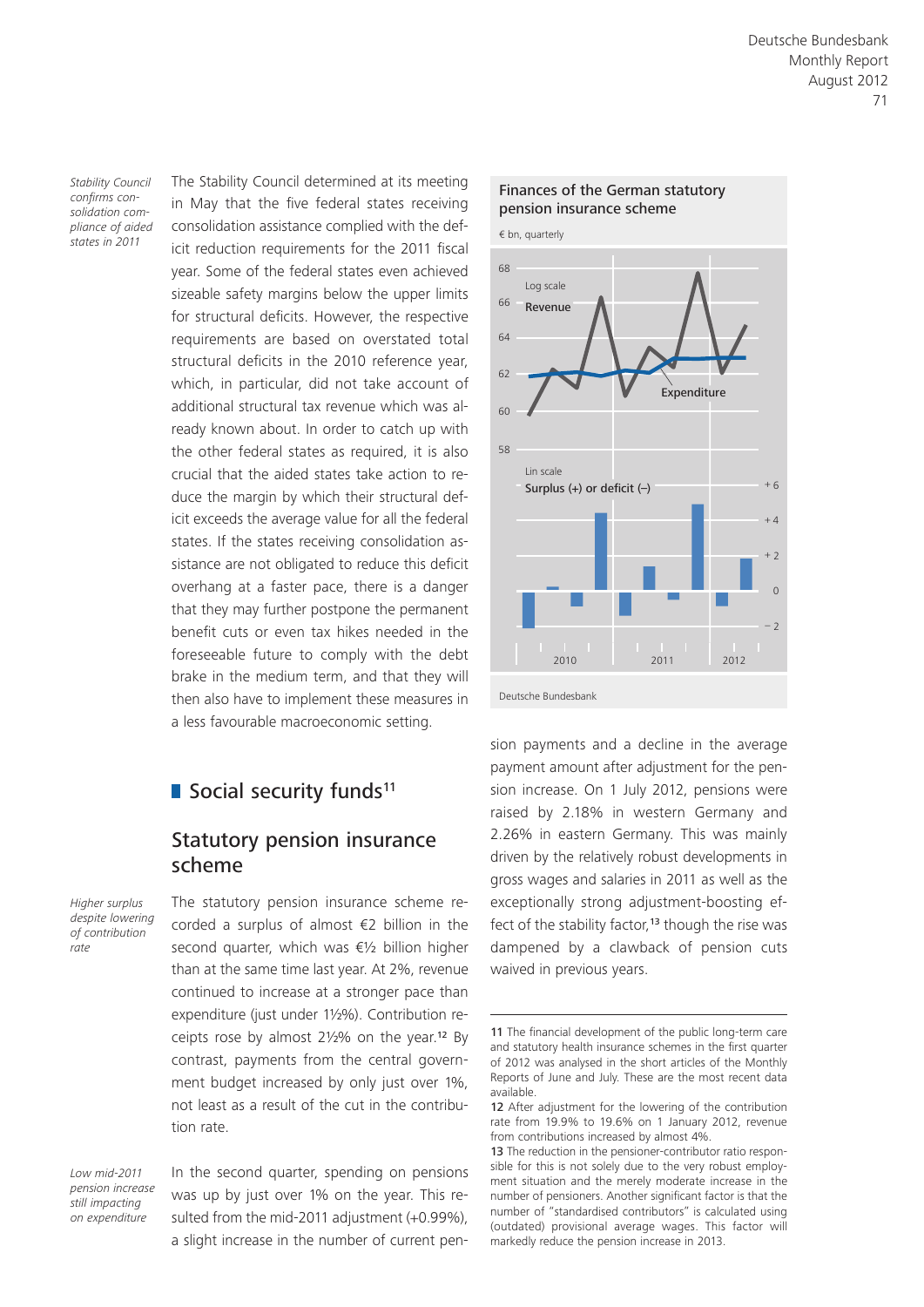

Finances of the

lated by the official estimators) cannot be ruled out.

In the light of the demographic changes, which are set to have an increasingly stronger financial impact from the middle of the current decade onwards, the 2013 contribution rate will suffice for a time only. It is likely that the reserves will be depleted in the near future and that distinctly higher contribution rates will soon be required. Benefit increases, such as the mooted top-up for very low pensions or higher pensions for persons with reduced earning capacity, will thus have to be financed by even higher taxes or contributions in the long term.

*Temporary favourable financial situation does not justify permanent benefit rises*

# Federal Employment Agency

The Federal Employment Agency recorded a surplus of €½ billion in the second quarter of 2012, as it had done one year previously. However, the Agency received just over €½ billion less in central government liquidity grants, so that after adjustment for financial transactions with the central government budget, there was once again a marked improvement in the result. On the revenue side, this was helped by the ongoing significant growth in contributions (+4%). On the expenditure side, spending on active labour market policy was once again reduced by a round one-fifth. By contrast, expenditure on unemployment benefit barely fell. Insolvency benefit payments, in particular, recorded strong growth. Overall, the Federal Employment Agency's revenue decreased by almost 5½%, while its expenditure fell by just over 5%.

In the first half of 2012, the Federal Employment Agency's surplus was €½ billion higher than the figure recorded one year previously, and its finances for the year as a whole are also expected to improve. Contribution receipts are forecast to record further strong growth in the wake of the relatively high wage agreements from spring 2012. Moreover, despite the cut of almost €1 billion for the year as a whole, in a

*Financial situation better in Q2*

*Financial improvement also expected for 2012 as a whole*

*After renewed high surplus for 2012 as a whole, …*

*… cut in contribution rate to below 19% in 2013 conceivable*

A somewhat steeper rise in expenditure can thus be expected during the second half of the year owing to the pension adjustment. But income is likely to increase just as strongly as in the first six months. Following the improvement in the first half of the year, the surplus for 2012 as a whole could be somewhat higher than the figure recorded in 2011 (just over  $\epsilon 4\frac{1}{2}$ billion). Depending on the assessment of further financial developments in 2013 and even taking into account the planned €1 billion cut in the general central government grant, a ruleinduced cut in the contribution rate to below 19.0% (the level that was most recently calcu-

Deutsche Bundesbank